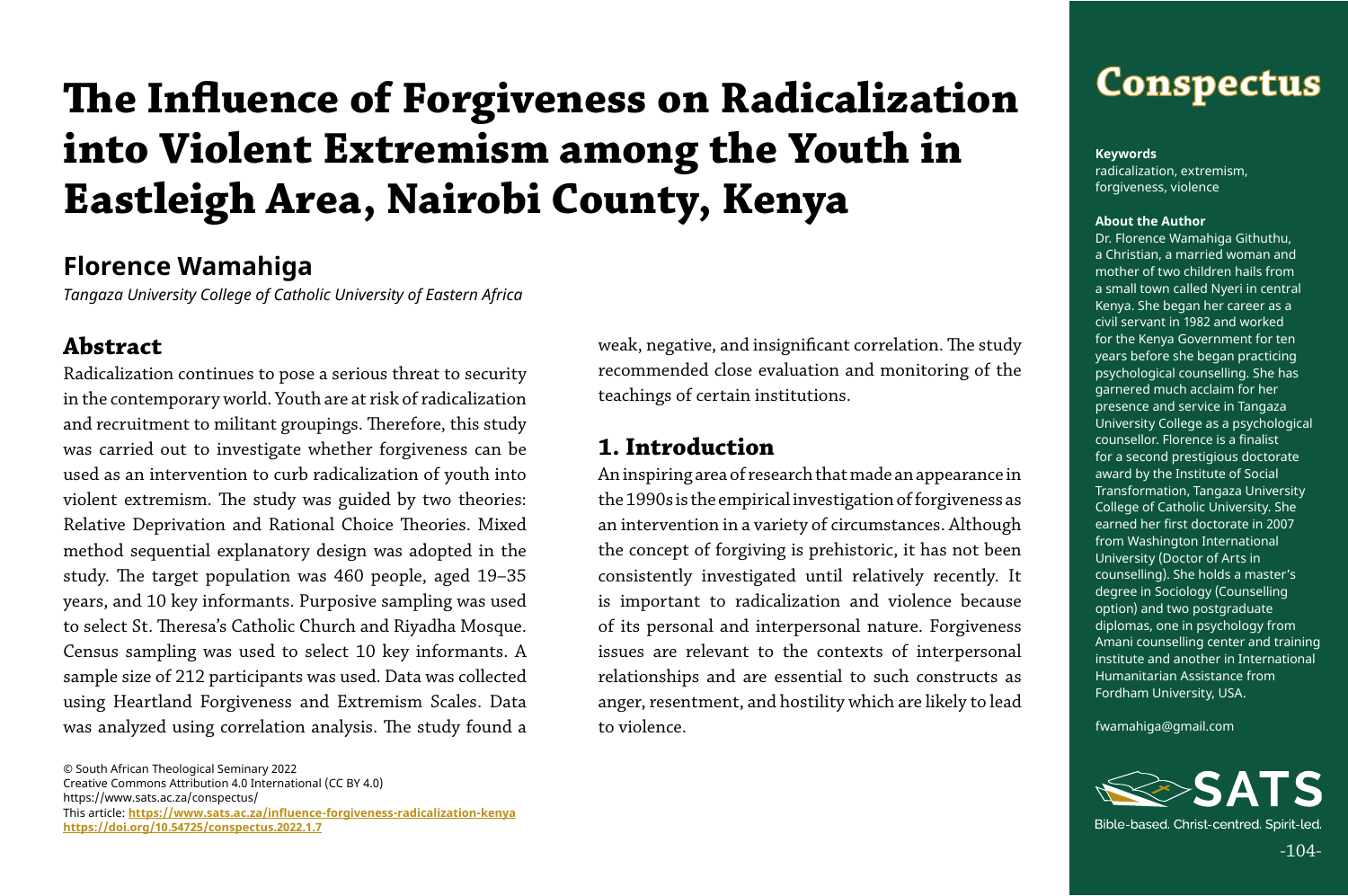Koehler (2019, 23–27) defines radicalization as an inactivated hostility and violent extremism as a manifestation of resentment and violence. This implies that one cannot readily see radicalization except through the likelihood of violence that may erupt as a result; violent extremism becomes its manifestation.

Radicalization is in this way taken to be violence which is present; this could easily manifest as extremism and terrorism. This may be the case with young people when exposed to overt information from social or mainstream media that could easily confuse them, even into radicalization to violence. Additionally, Devine (2016, 612) defined radicalization as a procedure through which a person or group of persons get to gradually embrace extreme governmental, social, or belief ideals and urges that weaken or sabotage current ideas and declarations of freedom to choose. Radical behavior in itself is not necessarily a bad thing. Non-violent radical behavior, particularly if undertaken solely in the political, economic, cultural, or even spiritual aspect, can help to promote constructive change. Violent extremism comes into play when radical behavior starts making use of non-selective violence as the means of expression.

Radicalization has been found to be common among the youth (International Institute for Strategic Studies 2015, 3–7). Studies show that youths are getting radicalized because the majority of them are jobless, resentful, idle, and they become potentially vulnerable when faced with a variety of social problems (Friberg and Martinsson 2017, 83–90). Similarly, Moghaddam (2005, 4–17) links youth with radicalization due to the perception of unfairness and injustice. Moghaddam further reported that when persons feel that their group does not have the same advantage as others, they build resentment which could easily translate to radicalization and violent extremism. Krueger and Malečková. (2003, 1–8) observe that absolutistic demands of fairness and the rigid "us" versus "them" leads

to displaced aggression. This is supported by the Integrated Theory (see Stephan and Stephan 2000). This theory postulates that members who share interests and identity expect that those who do not belong to this group will behave in ways that are harmful to them. This implies that a group of radicalized members expects their perceived opponents to undergo an extremely harsh treatment in order to bring out a strong element of sadism in them. Ellis (2003, 4–10) reports that radicalization makes perpetrators feel worthless and powerless. This makes them punish others who are perceived as powerful, in order for them to gain a sense of justice and an increased self-esteem. It is, therefore, evident that radicalization is perpetuated by unresolved resentment and feelings of isolation and stigmatization.

Radicalization activities and violent extremism have been linked to terrorist attacks. As reported by the National Congress for the Study of Terrorism and Responses to Terrorism (START 2017, 3–5), statistics show that in 2017, 10 900 terrorist attacks globally killed 26 400 people, if not more. Specifically, after the September 11th attack in 2001, there has been an escalation of similar attacks from 33 in 2002 to 65 in 2017 (START 2018, 3–6). It is noticeable that the number and lethality are escalating at a disturbing rate both in the United States and elsewhere.

#### **2. The Local Situation**

In Eastern Africa, just like the rest of the world, both radicalization and violent extremism have been witnessed. For instance, Botha (2014) found that 57% of the youth of Somali origin in Eastleigh, Nairobi joined the al-Shabaab warring group. Similarly, a study by Muhsin (2012) found that five of the fifteen youths interviewed admitted that they had joined al-Shaabab. This shows youths continue to be radicalized to join extremist groups. In Eastern Africa, it is apparent that this can be concluded from diverse examples extending from attacks on the Tanzanian US Embassy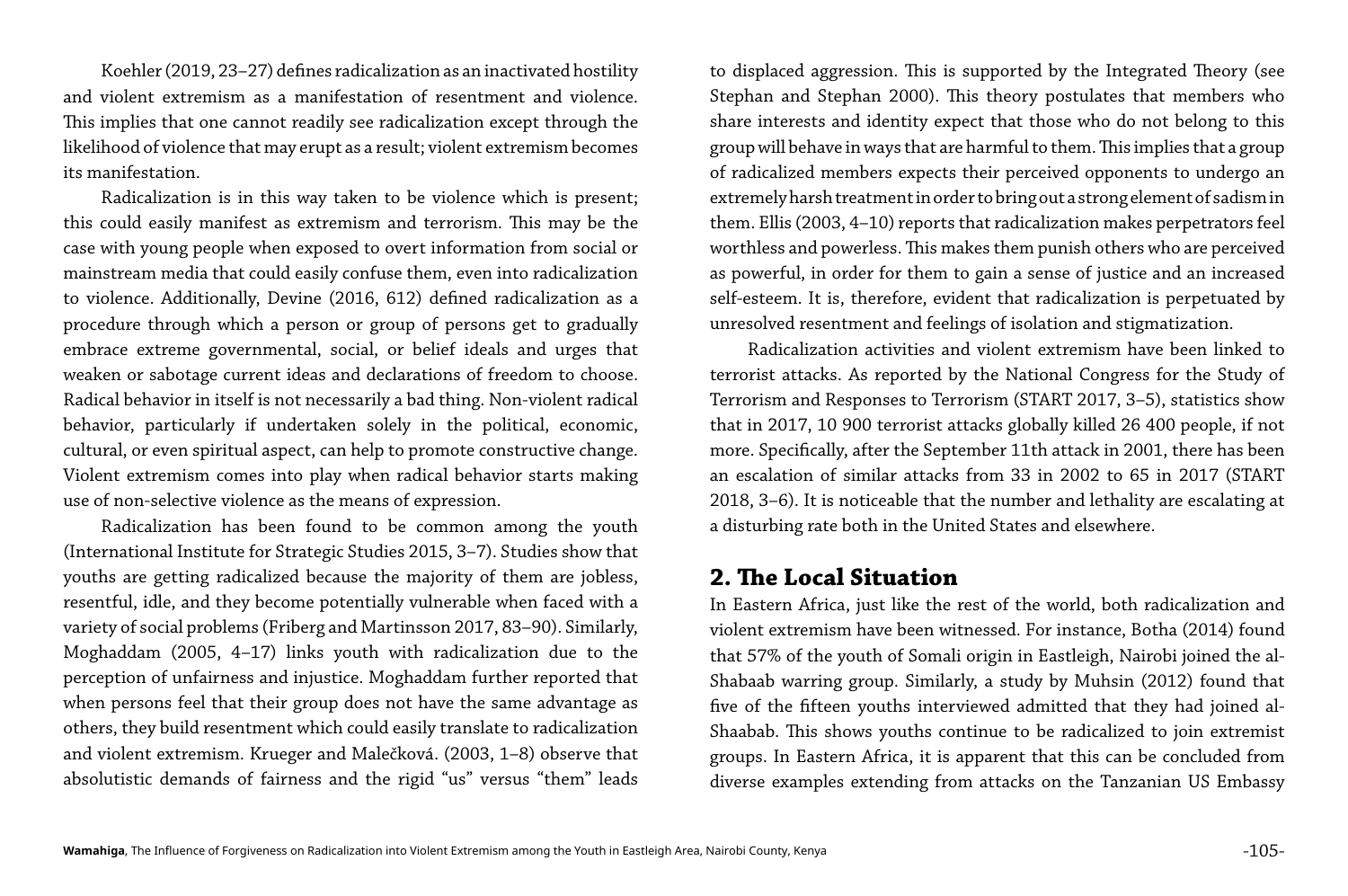and Kenyan businesses run in Uganda, the attack on Nairobi's Westgate Mall, the murders of students at Garissa University in Kenya, and most markedly, in the ongoing obvious antagonism in Somalia.

Kenya is no exception, and is similar to the rest of the world, as the nation continues to experience rising levels of radicalization and violence. Radicalization has manifested in Kenya in the recent past in terms of the emergence of separatist groups demanding the secession of some of the regions in Kenya, showing xenophobic tendencies, religious and political intolerance, and violent extremism, among others. According to Aronson (2012), radicalization of youths in Kenya can be attributed to persecution of minority groups, seen in extrajudicial killings by the state and military campaigns in suppressing dissent among affected people. Secondly, as reported by the Kenya media, there are several instances of young men embracing warring groups. The young men are enticed by the warring group purely by wealth, promises of food, shelter, and women to marry if they follow through in fighting for them (Mukinda 2016, 1–5). The newly recruited may not exactly agree with the claims of these warring groups, but the promises made are sufficient to persuade them that being on the warring side offers more opportunities than remaining in deprivation and accepting their current status. In addition, Kenya, being home to a large number of international organizations associated with Western countries, has been targeted by militant groups like Al-Shabaab which are targeting youths to join them and help in accomplishing their missions.

#### **3. Efforts Put in Place**

Due to this problem of radicalization of the youth into violent extremism, different global organizations such as the European Union (EU), the Organization for Security and Co-operation in Europe (OSCE), and the United Nations Office of Counter-Terrorism recognize the significance

of averting violence and radicalization at the origin, and have persuaded various sectors of society to be part of this process (European Parliament COM 2013). Further, the European parliament declared that EU national policies tend to prevent radicalization and build *trust within and among the communities, advancing more understanding of each other's awareness and challenges*, involving all levels of society.

Secondly, while trying to address the problem of radicalization in Kenya, perceived reactions by security forces have been seen, especially following a terrorist attack. These responses have at times ended in tribal and racial reporting or particular categorizing of Somali young people. For example, at the time of the "Operation Usalama (peace) Watch'' in April 2014, 4 005 Somali-resembling persons were apprehended in a move of mass actions whose intention was to remove al-Shabaab at the source. As reported by Chitembwe (2014), a total of 3 010 of them were freed after establishing they were Kenyan citizens without criminal information while the ones believed to be in the country illegally were deported. Such actions seem to be highly unproductive. They result in embarrassment, elicit anger and mistrust of the administration, and reinforce feelings of rejection, leaving the youth exposed to being hired as they search for an exit from their desperation and a sense of attachment to wherever else. Equalizing rights and justice therefore remains a major challenge, especially when common expectations of security personnel become intensified.

Despite all the efforts to counter radicalization among the youths, more are still being radicalized as predicted by the current study. Some studies have revealed that among the reasons why radicalization has continued to thrive among the youth is that radicalization has a lot to do with perpetrators' bottled-up emotions such as anger, resentment, and failure to forgive themselves and others.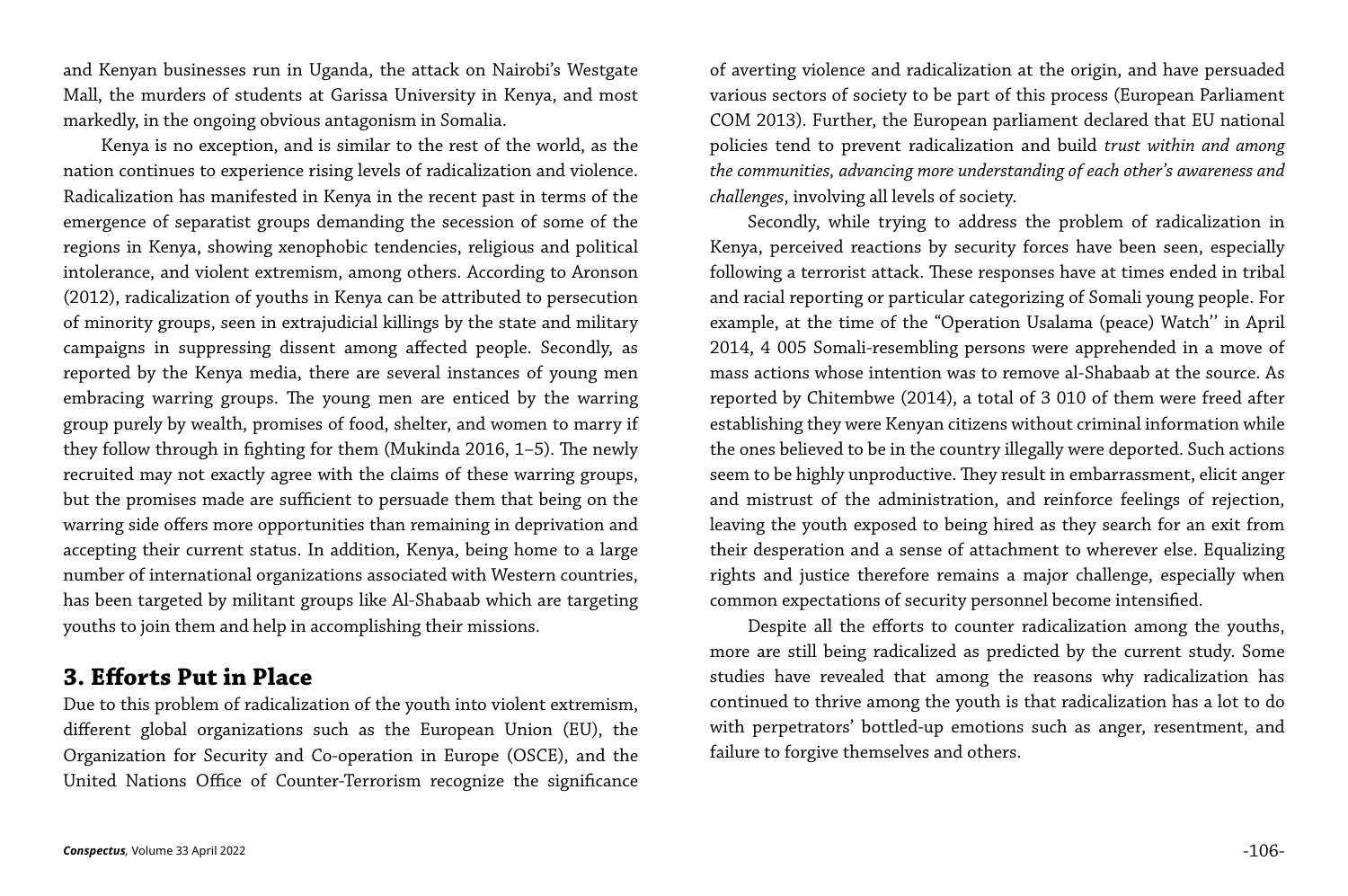### **4. The Role of Forgiveness**

The current study examined alternative ways of addressing the rising tide of radicalization of the youth in Kenya. One of the ways examined was how forgiveness could be used as an intrinsic approach to dissuade the youth from being radicalized. Studies have indicated that forgiveness could be used to alleviate many psychological and emotional problems that face humanity. Forgiveness as we know it today first began as a religious ritual that people embraced when in need of forgiveness from their creator. In actual fact, it was not until the 1930s that some minor interest was shown in forgiveness as a construct in psychology. The construct of forgiveness was accorded serious and sustained recognition in empirical research in the 1980s (McCullough 2000).

Research has demonstrated that forgiveness has positive outcomes on measures of well-being. Accordingly, experiencing gratitude has been associated with extraordinary levels of mental contentment amongst young people (Wood, Froh, and Geraghty 2010, 50). A recent systematic assessment, conducted in the US, reports that forgiveness predicts the presence of future subjective well-being; it similarly activates mental health (Dickens 2017, 75). A study done in Brazil by Cunha (2019, 1–8), advances that forgiveness has the ability to enhance positive feelings and emotions, an individual's mental and emotional evaluation of self, and a favorable attitude towards life, hence lessening negativity and depressive indications. Therefore, it is against this background that this study was carried out to investigate whether forgiveness can be used as an intervention to curb the radicalization of youth into violent extremism in Kenya.

#### **5. Methodology**

The study adopted a correlational research design. Correlation is the ability to sort out unrelated variables and form a link with regards to a particular subject, in this case, forgiveness and radicalization. The human mind, a gift to humanity from God, is an invaluable tool that allows one to relate forgiveness and radicalization. This ability is the one that comes into play when we discuss correlational research. The aim of correlational research is to pick out variables that have some sort of association to the extent that a change in one creates some change in the other one. The correlational approach utilized in this study measured the relationship of forgiveness with radicalization and drew conclusions, depending on results.

The study was carried out in three phases. Phase one involved interaction with the selected sample of young men and women, aged between 19 and 35 years. This elicited incidental information that could not be captured by the research instruments. This progressed to collecting quantitative data by administering the forgiveness and radicalization scales to the selected sample (referred to as the initial group) as a pretest. The pretest was the baseline measure for a treatment to be administered later to the experimental group; the difference between baseline and post-test phases was the effect of the treatment. The data was then analyzed.

In phase two, the group was divided into experimental and control groups, where the participants were assigned randomly. The experimental group was psycho-educated on forgiveness as a treatment for a period of two months once every week for a period of two hours. The individual members in the experimental group were encouraged to interact for one month based on the forgiveness awareness. They were encouraged to learn how to forgive themselves, others, and situations that hurt them and were out of their control. This was the treatment that distinguished the experimental from the control group. The control group was released and was called again after two months.

In phase three, after the two groups were reassembled, both experimental and control groups were given the forgiveness and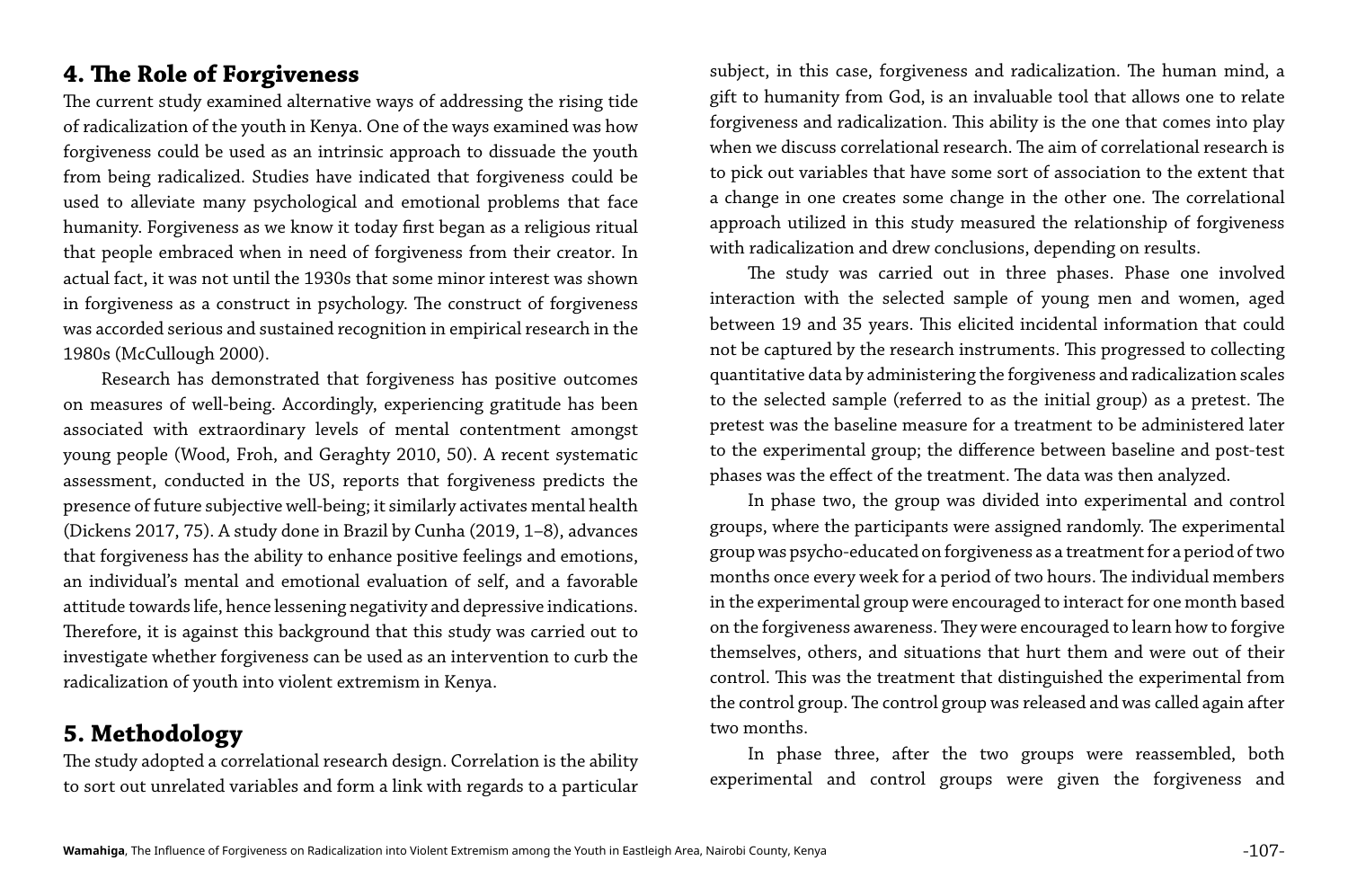radicalization scales to fill in. Thereafter, correlation analysis was run on the two groups, and the initial group, in order to find out whether the forgiveness taught had had any effect on radicalization. The initial group referred to here is the group before splitting it into the experimental and control group. Similarly, the two (experimental and control) groups were put into four focus-group discussions where open-ended questions were provided in an effort to collect qualitative data. In addition, the experimental group was subjected to extremism scale screening to identify and capture radicalization to violence. By extreme case sampling the participants with high scores in radicalization were selected for further interviews and focus group discussions which provided qualitative data. This ended the steps of the research method in the field.

#### **6. The Locale of the Study**

This investigation was executed in Eastleigh area of Nairobi County, Kamukunji sub-county. This location has a large Somali Muslim population, bringing in an aspect of potential radicalization. The well-known history of terrorist attacks in Kenya by a variety of militant groups created a seedbed of fear and suspicion of Muslims as people and Islam as a religion. It was a given that most terrorists arrested were of Islamic origin. It is, however, untenable to argue that all Muslims are terrorists, hence the need to include Muslims in this study to debunk this myth.

Where: n = minimum sample size  $N =$  population  $E = precision set at 95% (5% = 0.05)$ Hence,  $n = 450/1 + (450 \times 0.0025)$  $n = 211.7$ 

The presence of a large number of radicalized youths who have previously attracted confrontation with government agencies in the area over time makes Eastleigh a suitable location for this study as well. Eastleigh is nicknamed "Little Mogadishu," after the unruly capital of Somalia from where many Somalis had fled to settle in Kenya for a peaceful business life. However, many attacks taken to be the responsibility of Islamic militants

had invited the wrath of the Kenyan police, leading to crackdowns to flush out hard-core agitators from the area (Momanyi 2015, 25). This study targeted 450 young adults (19–35 years) in one mosque and one Catholic Church found in Eastleigh area of Kamukunji sub-county, and 10 key informants. Preference was given to this mosque since the mosque was once raided by Kenyan government forces in the process of searching for violent extremists in 2015. Similarly, the church was chosen because a grenade had exploded outside of the building and it was thus considered a target for terror attacks.

Yamane's (1967) sampling formula was used to determine the sample size for the youth as shown below:

$$
n = \frac{N}{(1+Ne2)}
$$

Therefore, the sample size for the study was 212 respondents

#### **7. Data Collection Research Instruments**

One of the instruments used in collecting data was the Heartland Forgiveness Scale. This is an 18-item, standardized questionnaire advanced by Thompson et al. (2005, 150). Every item was measured on a seven-point scale that extends from 1 (strongly disagree) to 7 (strongly agree). Respondents were requested to indicate the option which fitted appropriately for them.

During scoring, "Forgiveness" was classified in three subscales: forgiveness of self, of others, and of situations. The scores were summarized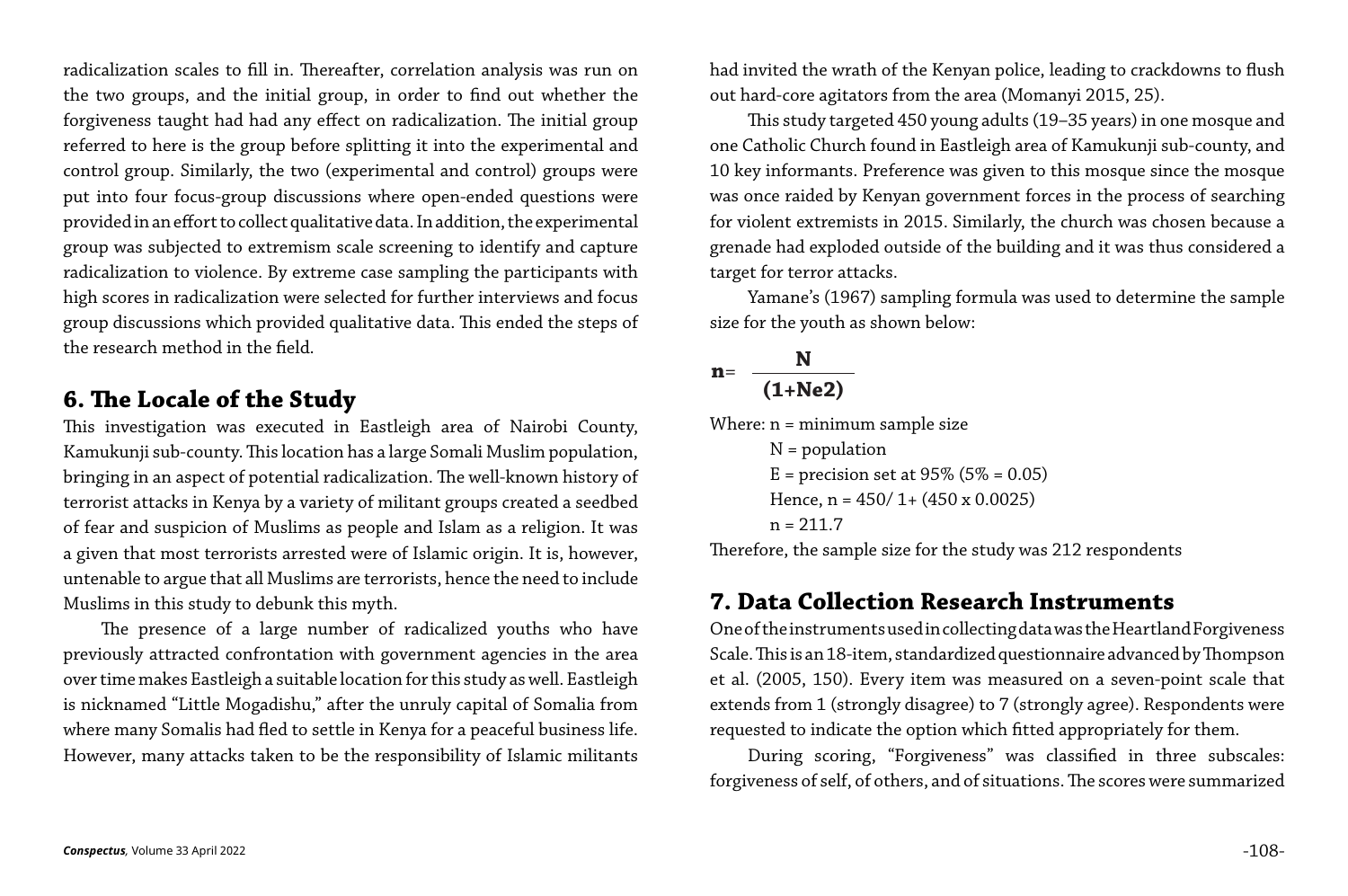#### **8. Results**

#### *8.1 Correlation between Forgiveness on Radicalization of the Youth into Violent Extremism (Experimental Group)*

The study was seeking to establish the Influence of Forgiveness on Radicalization of the Youth into Violent Extremism among respondents trained on forgiveness. Pearson correlation analysis was used to establish this relationship and findings presented in Table 1.

#### 8.1.1 Table 1: Influence of Forgiveness on Radicalization of the Youth into Violent Extremism (Experimental Group).

|                                  |                                           | Extremism    | Self-<br>Forgiveness | Forgiveness<br>of Others | Forgiveness<br>of<br>Situations |
|----------------------------------|-------------------------------------------|--------------|----------------------|--------------------------|---------------------------------|
| Extremism                        | Pearson<br>Correlation<br>Sig. (2-tailed) | $\mathbf{1}$ |                      |                          |                                 |
|                                  | $\mathbf N$                               | 25           |                      |                          |                                 |
| Self-<br>Forgiveness Correlation | Pearson                                   | $-0.163$     | $\mathbf{1}$         |                          |                                 |
|                                  | Sig. (2-tailed)                           | .437         |                      |                          |                                 |
|                                  | $\mathbf N$                               | 25           | 26                   |                          |                                 |

with the lowest possible score being 18 and the highest possible score being 126. The findings were interpreted to mean that higher scores implied a higher-level tendency for forgiveness.

The scores for each subscale were summarized and the average computed. The least possible mean was 10 while the highest possible mean was 42. The results were interpreted that, if a respondent scored a mean of above 20, it meant that their level of forgiveness was above average. On the other hand, if a respondent scored a mean of below 20, it would be interpreted to mean that their level of forgiveness was below average.

The second part of the instrument used was the Extremism Scale. This is a 21-item, standardized questionnaire developed by Ozer and Preben (2018, 14). Every item was measured on a 7-point Likert Scale, starting from "strongly disagree" which was coded 1 to "strongly agree" which was coded 7. The respondents were requested take a position on declarations of the statements given concerning existence, community, and the individual's different perspectives to them, varying from 1 to 7. Scoring was done by obtaining the sum of all the items, with possible total scores varying from 21 to 147. The findings were interpreted to indicate that higher scores suggested higher degrees of radicalization.

To measure the different levels of radicalization to extremism, the total scores (0–147) on the extremism scale were transformed into four categories and analyzed. Those who scored 0–35 were classified as normal levels of extremism, 36–70 were classified as mild extremism, 71–106 were classified as moderate extremism, and those who scored 107–147 were classified as being severe extremists. Youth men and women participants and the key informants were put into four focus group discussions. This is a qualitative approach and a data collecting technique, using interview guides which helped gain an in-depth understanding of forgiveness and radicalization.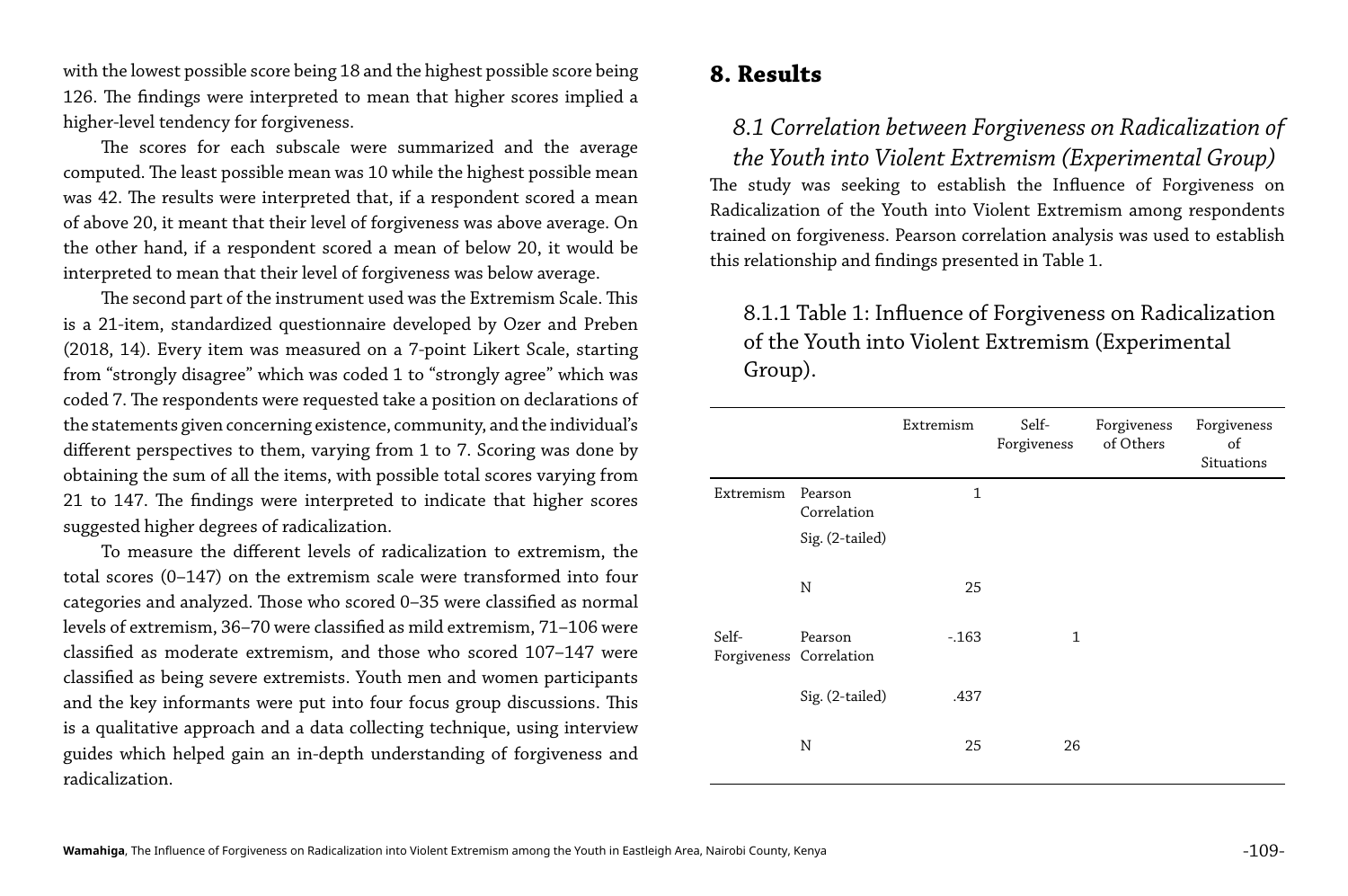|                                                |                 | Extremism | Self-<br>Forgiveness | Forgiveness<br>of Others | Forgiveness<br>of<br>Situations |
|------------------------------------------------|-----------------|-----------|----------------------|--------------------------|---------------------------------|
| Forgiveness Pearson<br>of Others               | Correlation     | $-0.141$  | $.597**$             | 1                        |                                 |
|                                                | Sig. (2-tailed) | .500      | .001                 |                          |                                 |
|                                                | $\mathbf N$     | 25        | 26                   | 26                       |                                 |
| Forgiveness Pearson<br>of<br><b>Situations</b> | Correlation     | $-.411*$  | $.636**$             | .498**                   | $\mathbf{1}$                    |
|                                                | Sig. (2-tailed) | .041      | .000                 | .010                     |                                 |
|                                                | N               | 26        | 26                   | 26                       | 26                              |

\* Correlation is significant at the 0.05 level (2-tailed).

\*\* Correlation is significant at the 0.01 level (2-tailed).

The study findings in Table 1 indicate that there was weak, negative, and insignificant correlation between self-forgiveness and extremism (r= -.163; p>0.05). This was similar in the correlation between forgiveness of others and extremism (r=-.141; p>.500). However, the study found that the correlation between forgiveness of situations and extremism was found to be weak, negative, and significant (r=-.411; p<.005). This implies that the issues that push people into extremism would be mostly extrinsic, and that when individuals develop strong forgiveness towards these situations then low extremism would be realized. On the other hand, if situations are not processed they could become sources of historical injustices which in return would fuel extremism.

*8.2 Correlation between Forgiveness and Radicalization of the Youth into Violent Extremism (Control Group)* The study sought to establish the Influence of Forgiveness on Radicalization of the Youth into Violent Extremism among respondents not trained on forgiveness (control group). Pearson correlation analysis was used to establish this relationship and findings presented in Table 2.

#### 8.2.1 Table 2: Influence of Forgiveness on Radicalization of the Youth into Violent Extremism (Control Group).

Extremism Pearson Correlation

Sig. (2-tailed)

|                        | Extremism    | Self-<br>Forgiveness | Forgiveness<br>of Others | Forgiveness<br>of<br>Situations |
|------------------------|--------------|----------------------|--------------------------|---------------------------------|
| Pearson<br>Correlation | $\mathbf{1}$ |                      |                          |                                 |
| Sig. (2-tailed)        |              |                      |                          |                                 |
| N                      | 10           |                      |                          |                                 |
| Pearson<br>Correlation | .058         | $\mathbf{1}$         |                          |                                 |
| Sig. (2-tailed)        | .874         |                      |                          |                                 |
| N                      | 10           | 10                   |                          |                                 |
| Pearson<br>Correlation | .405         | .321                 | $\mathbf{1}$             |                                 |

Self-Forgiveness Correlation Pearson

 $Sig. (2-tailed)$ 

Forgiveness Pearson of Others Correlation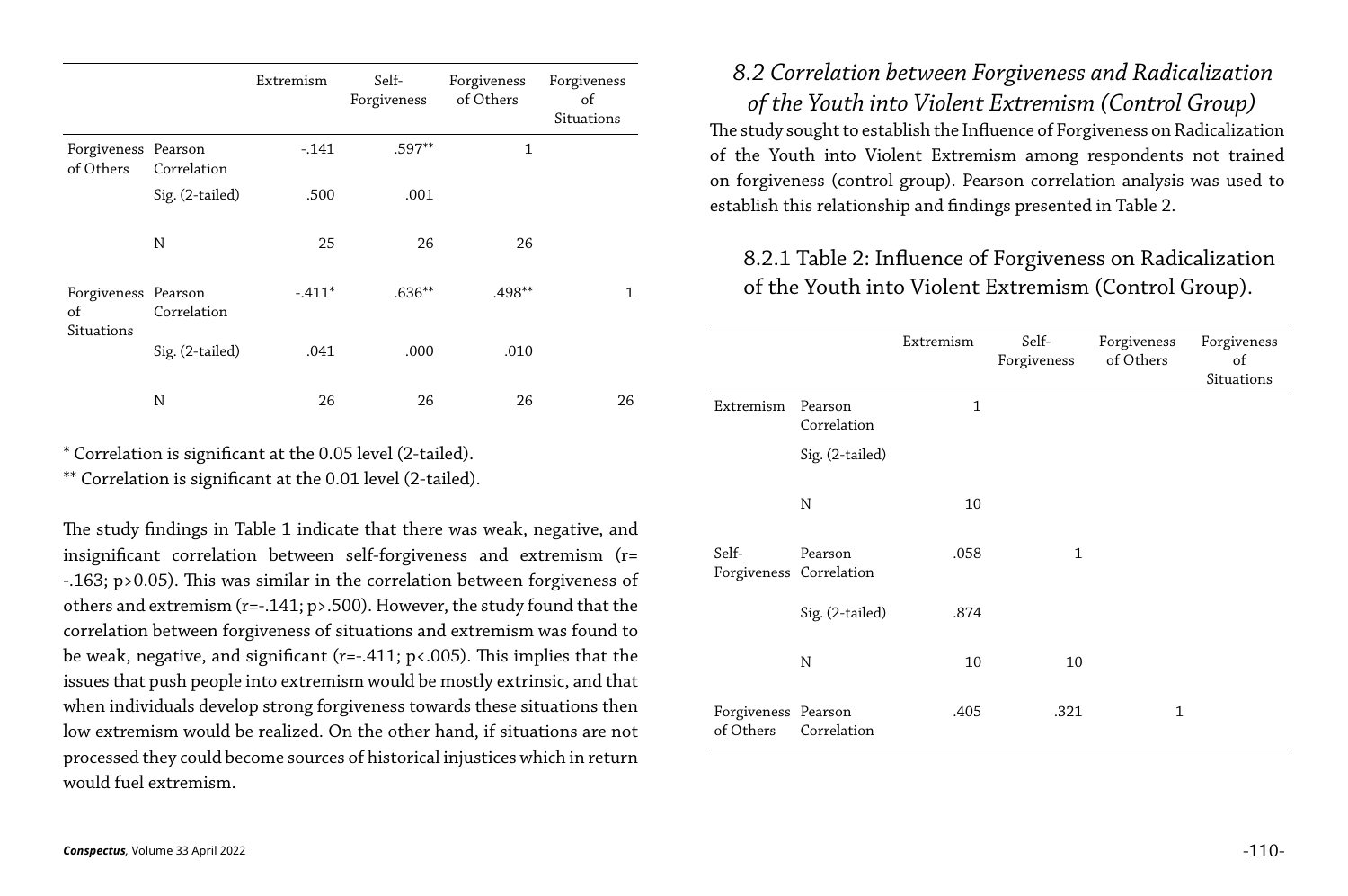|                                         |                 | Extremism | Self-<br>Forgiveness | Forgiveness<br>of Others | Forgiveness<br>of<br>Situations |
|-----------------------------------------|-----------------|-----------|----------------------|--------------------------|---------------------------------|
|                                         | Sig. (2-tailed) | .246      | .366                 |                          |                                 |
| Forgiveness Pearson<br>of<br>Situations | N               | 10        | 10                   | 10                       |                                 |
|                                         | Correlation     | $-.490*$  | .083                 | .269                     | 1                               |
|                                         | Sig. (2-tailed) | .151      | .819                 | .452                     |                                 |
|                                         | N               | 10        | 10                   | 10                       | 10                              |

The study findings in Table 2 indicate that there was weak, positive, and significant correlation between self-forgiveness and extremism (r=.058; p>0.05). This was similar in the correlation between forgiveness of others and extremism (r=.405; p>.500). However, the study found that the correlation between forgiveness of situations and extremism was found to be weak, negative, and significant (r=-.490.411; p>.005). This would imply that the issues that push people into extremism would be mostly extraneous, and that when people develop well-built forgiveness tendencies towards these situations, then low extremism will be experienced. On the other hand, if situations are left unaddressed, they could become origins of a lasting impact of abuse which in return would become "push factors'' to extremism.

#### **9. Theological Reflection**

The theological reflection of this reality leads the author to a transformed understanding of embracing dispositional forgiveness to deter radicalization of youth to progression to violence. As it should, the process begins at the stage of an experience of the reality. This is not just any experience, but one that touches this author deeply as a human being: young people being recruited, radicalized, and exploited to execute violence on innocent citizens of the world, created in the image and likeness of the Creator (Gen 1:26). This is a phenomenon that could not be ignored.

The above stage lays the foundation for the next, that is, one of exploration which shows that Kenya, just like the rest of the world, continues to experience rising levels of radicalization and violent extremism. This is because Kenya generally, and in particular its capital city Nairobi, is a main hub for diplomatic actions, tourism, and other dealings. In addition, Kenya is home to quite a number of international organizations associated with Western countries. The aim of Al-Shabaab, a militant group, is to target interests associated with these Western countries.

This implies that unless and until Al-Shabaab is completely eradicated, attacks on Kenyan soil will continue. This is the reality on the ground. Theological reflection encourages the use of soft power such as a religious persuasive approach in churches and mosques to fight extremism at the roots to deter the youth from joining terror groups, as opposed to mastering the tactics of the war.

#### **10. Discussion**

As empirical studies were being undertaken, many tools to measure were developed to gauge forgiveness. Many of these tools gauge non-dispositional, or episodic forgiveness, meaning forgiveness of specific offences, persons, or circumstances. The current study gauged dispositional forgiveness, meaning the inclination/tendency to forgive anytime, and over various types of social and other occurrences, a more enduring type of forgiveness. The scores of dispositional forgiveness are powerful because they tend to relate to people's mental health (McCullough and Witvliet 2002, 13). Therefore,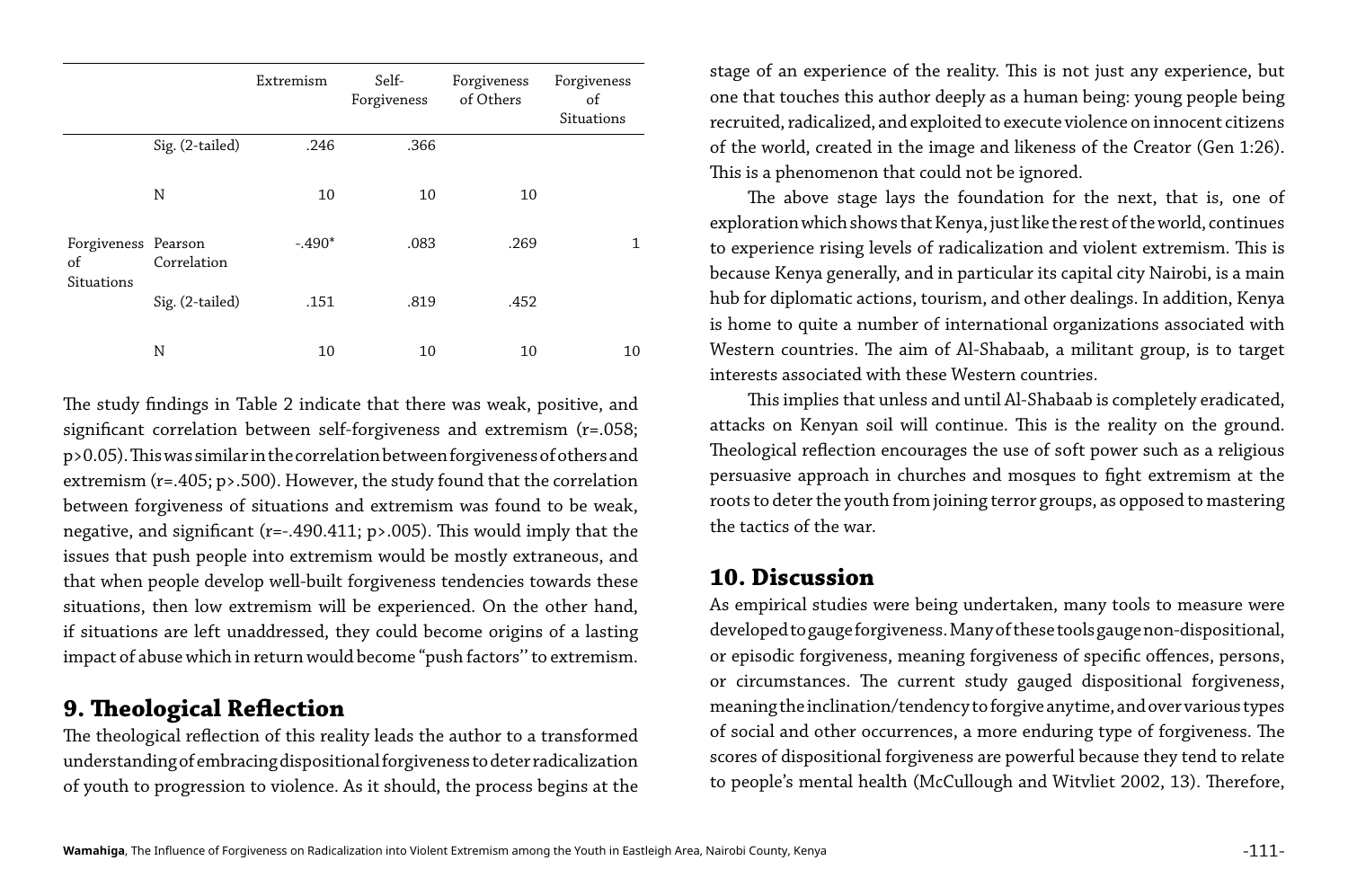results of dispositional forgiveness are for the most part significant for understanding mental links to forgiveness.

Forgiveness is the procedure of dealing with nursed resentment toward a wrongdoer with better, pro-social affect such as understanding (Worthington and Wade 1999, 385). It is not merely the reduction of resentment or removing the desire to take revenge, though that is part of the process. Escalated resentment and bitterness have been associated with considerable violence. For instance, over a number of inquiries, males who recorded more resentment and bitterness were more probable to be initiators of partner violence (Norlander and Eckhardt 2005, 9).

Pillay (2017, 6) examined the influence of faith in modifying, enlarging, and altering society, establishing that the modifying nature and the attributes of the present Church are not about what she believes but what she does. Accordingly, group modification is essential in the contemporary society. The proposed study holds that churches and mosques in Kenya can be instrumental in curbing misbehavior, instilling forgiveness, hence transforming the community.

Goldman and Wade (2012, 40) did a study to compare forgiveness and anger-reduction group treatments. A total of a hundred and thirteen (113) leaners from a vast Midwestern university were part of the study. They were randomly assigned to one of two treatments, one aimed at advancing forgiveness and the other at minimizing anger for previous hurts, or to a queuing list—a waitlist used as a control in this study. Participants were randomly assigned to one of three groups: an intervention designed to help manage and reduce anger (anger reduction), an established intervention designed to promote interpersonal forgiveness, and a waitlist (queuing) control condition

Treatment consisted of six one and half hour sessions conducted in small groups led by one (1) facilitator for 3 weeks. Results of three-level

(time within participants within groups) in a hierarchy linear modelling indicated that the forgiveness treatment (n=41) resulted in higher cutbacks in hostility and mental symptoms and more understanding for the wrongdoer than the alternative treatment (n=39) and the waitlist (queuing) (n=32). Participants in both treatment conditions reported more cutbacks in inclinations for revenge than those in the waitlist (queuing) condition. All participants reported significant cutbacks in contemplation about the wrong done.

### **11. Forgiving Differently**

In the current investigation, the concept of forgiveness considered a radical forgiveness influencing the fundamental nature of transformational and long-lasting change in people's behaviors and their lives. Forgiveness, which is a focal concept in this study, can be defined as construction of a viewed offence in such a manner that a person's response to the offender, offence, and weight of the offence are all transformed from pessimism to being harmless or even being beneficial. The origin of an offence, and thus where forgiveness is directed, could be the self, another individual, or a situation that one perceives to be out of one's control (McCullough 2009, 185). What this implies is that forgiveness transforms the way an individual reacts to the offender, to the offence itself, and to the destructive results or outcome of the offence.

Reactions of the individual, for example the offended, are his or her offence- and offender-linked thinking, feelings, and actions. These reactions have two facets to them. One is that they can range from being gloomy or defeatist, they can be unbiased or impartial, and they can also be optimistic and hopeful. The other facet is that these reactions can be intense depending on an individual's understanding of the potential injury as a result of the offence. A person who has a tendency to forgive or forgives is likely to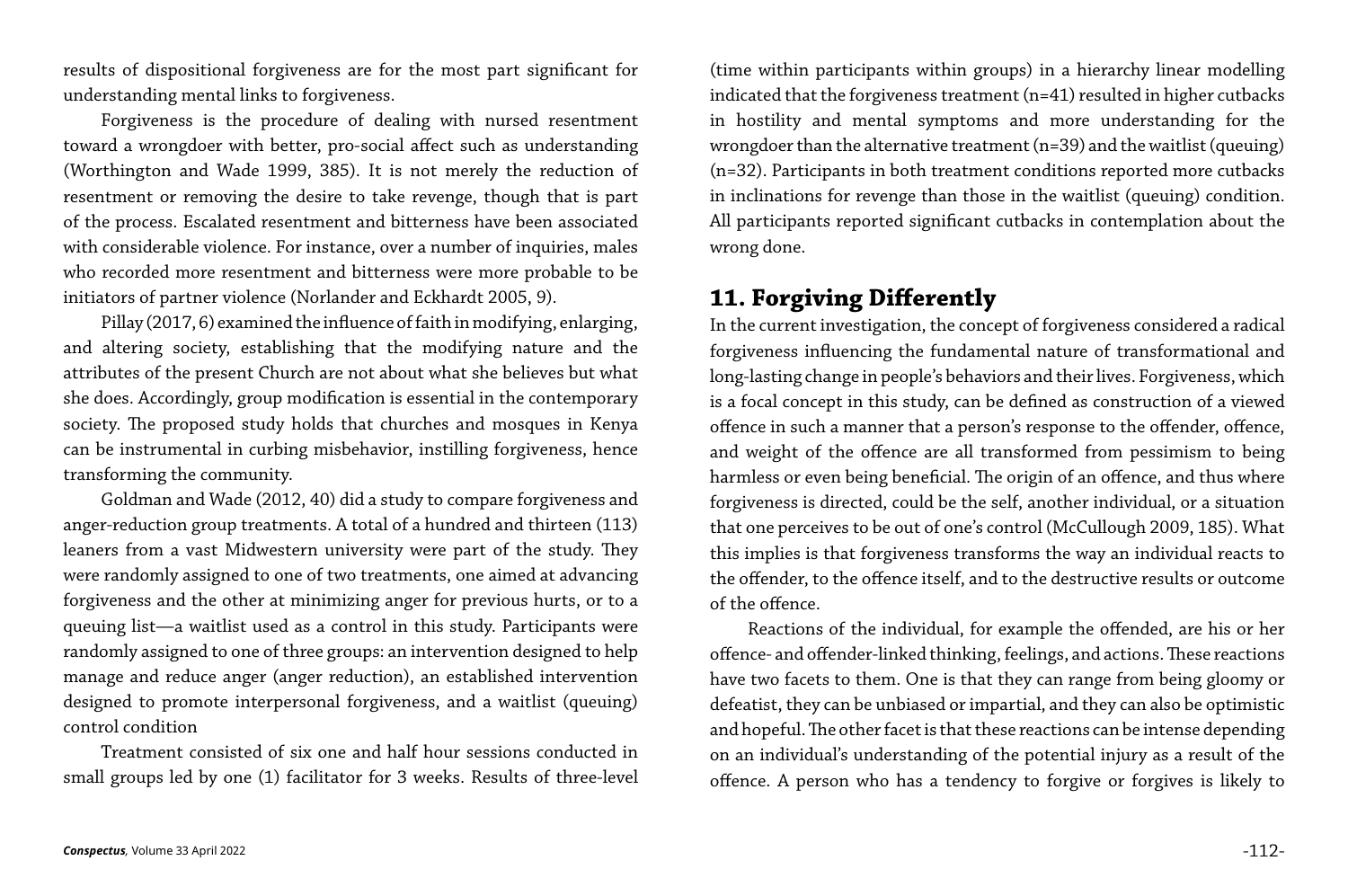transform his or her gloomy or defeatist reactions to either unbiased or impartial to something better such as optimistic or hopeful reactions, or changing the intensity of the reactions (McCullough 2009, 188).

It goes without saying that forgiveness is important in social interactions, yet this concept seems to have been mostly obscure. However, in the last decade, forgiveness has received definite scientific observation/ investigations from multidisciplinary perspectives. A number of studies and researchers show that social scientists are progressively becoming fascinated by the possible applicability of forgiveness for holistic health (McCullough 2009, 125). Nevertheless, a lot of work is yet to be done on this captivating and significant construct.

Forgiveness advocates positive progression or perpetuity of interpersonal relationships by addressing the unavoidable bruises and wounding that naturally occurs in any social situation as human beings interact. This is very much like the upward thrust and positive values of social change which are associated with social transformation. It is an altruistic/prosocial change in the inspiration to steer clear of retaliation on an offender, thereby promoting the enhancement of quality of life leading to social transformation. My choice of this variable/concept is based on two philosophical assumptions.

One is that forgiveness is inspirational/motivational. Offended parties neither seek revenge nor do they want to see destruction come to the offender. Human beings experience social constructive transformations when forgiveness is an option and an intervention. The inspirational perception of forgiveness is simple but immensely powerful. It has a set of inspirational changes that lead to personal transformation.

The second is that forgiveness is intended to promote social acceptance (Prosocial). This means that forgiveness will impede or restrain destructive/ unproductive responses and promote constructive/practical responses in

difficult social situations. Revolutionizing change at every level in society amounts to social transformation, beginning with the personal, to social, to community, and upward. Here the author begins with social acceptance of large-scale structural change; when this change reaches all or most parts of the structure or society, therefore impacting most behavior of the whole structure or the community, then transformation is seen to have taken place.

Forgiveness can be identified with other positive behaviors that promote social acceptance and friendship in society. Forgiving has an element of contributing to the betterment of another person or a relationship (Williams 2015, 180). It is anticipated that it will invigorate mutual relational behaviors: for instance, to repair relationships with an offender and to discourage others from taking revenge.

#### **12. Possible Risks of Forgiveness**

Most social researchers and social transformers focusing on the topic of forgiveness tend to highlight the benefits of forgiveness for health and wellbeing. It is worth bearing in mind, however, that forgiveness might not always be certainly linked with health and well-being. In certain circumstances, people who are eager to forgive might be risking their health and wellbeing. Some research suggests that forgiveness might be an indicator for an interpersonal relationship distress (Katz, Street, and Arias 1997, 340). Katz, Street, and Arias posit that people who are enthusiastic to forgive are more likely to remain passively in a distressed situation. By carrying out research intended to unearth such circumstances, where forgiving could raise concerns for psychosocial distress, we may assist in bringing to the fore the differences between the benefits of forgiveness and the potential hazardous consequences.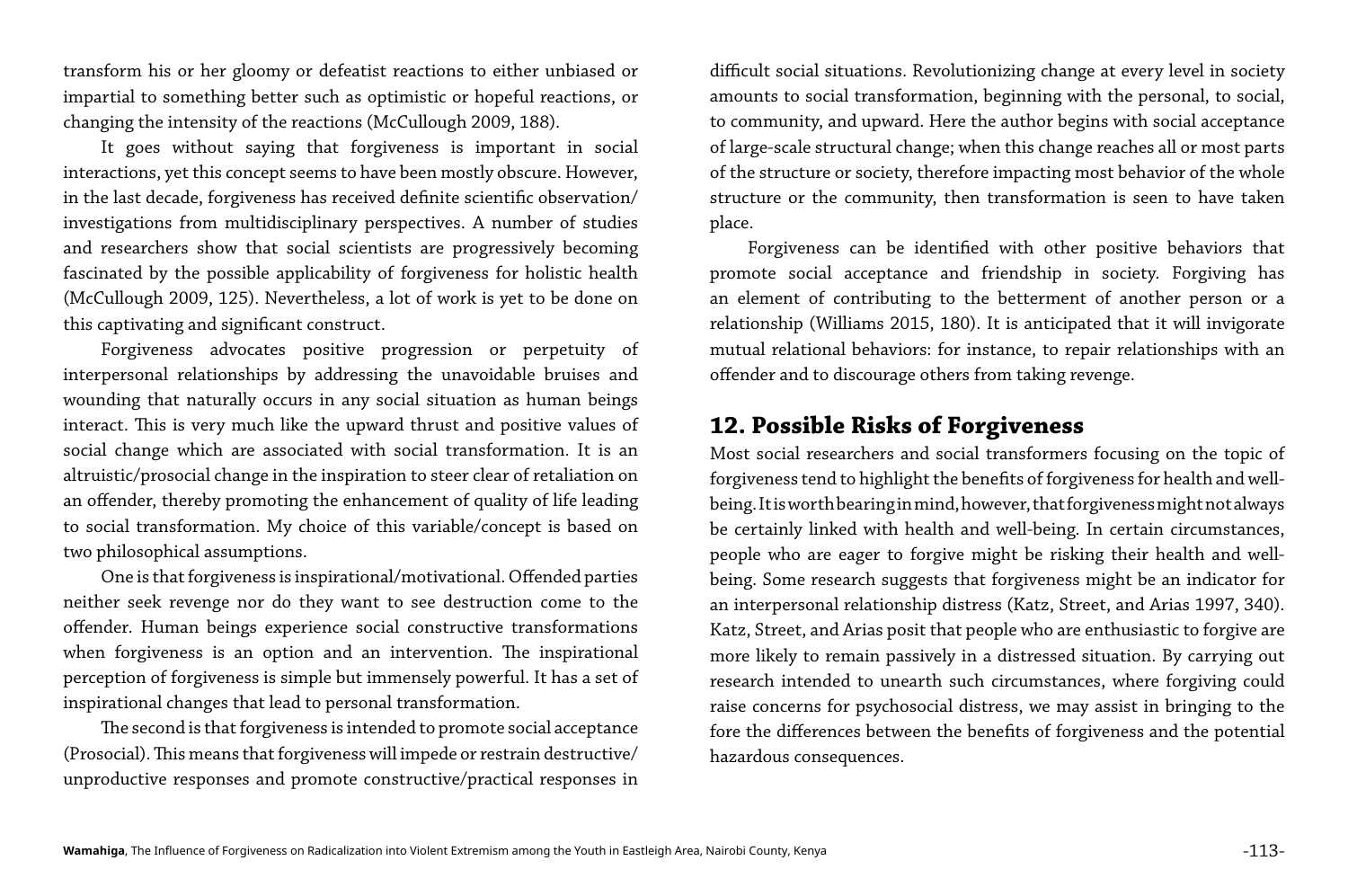#### **13. A Final Reflection**

It is time for people to make collective and intentional or deliberate efforts to examine faith and science: to consider what it is that can be done to deter youth from being recruited in order to cause havoc to fellow human beings. When dealing with issues of vulnerability, religions by nature are on the lookout for deep insights, consolation, and motivation.

Research has been carried out to examine if radical forgiveness, among other social teachings, can be considered as an option to this phenomenon of radicalization. The end result should be a response of what God requires of the people created in his image given the situation. This should ultimately lead to new scenarios, new pictures, new experiences, more exploration, further reflection, and back to action. Amidst suffering by all people without a doubt many Christians, Muslims, and other faiths as well—we must use the wisdom of sound theology and look for directions to react to the challenges of suffering, stressing personal and collective transformation.

#### **Works Cited**

- Botha, Anneli. 2014. *Radicalization in Kenya: Recruitment to Al-shabaab and the Mombasa Republican council*. Nairobi: Institute for African studies.
- Chitembe, Said J., Pontian G. Okoth, and F. K. Matanga. 2014. *The nature extent and impact of youth radicalization in Mombasa and Kwale counties*. Nairobi: Institute for African studies.
- Cunha. L .F., L. C. Pellanda, and C. T. Repold. 2019. "Positive Psychology and Gratitude Interventions: A Randomized Clinical Trial." *Journal of Frontiers in Psychology* 10(5):22–36. https://doi.org/10.3389/ fpsyg.2019.00584

Dickens, Leah R. 2017. "Using Gratitude to Promote Positive Change: A Series of Meta- Analyses Investigating the Effectiveness of Gratitude Interventions." *Basic and Applied Social Psychology* 39(4):193–208.

Friberg, Amanda, and Viktoria Martinsson. 2017. *Problems and Solutions when Dealing with Street Children*. Jönköping: Jönköping University.

Hassan, Bushra. 2012. "Understanding Drivers of Violent Extremism: The Case of al-Shabab and Somali Youth." *Journal of Combating Terrorism*

Katz, Jennifer, Amy Street, and Ileana Arias. 1997. "Individual differences in self-appraisals and responses to dating violence scenarios." *Violence and Victims* 12(2):265–276. https://doi.org/10.1891 /0886-

Goldman, Daniel, and Nathaniel Wade. 2012. "Comparison of forgiveness and anger-reduction group treatments: A randomized controlled trial." *Journal of theSociety for Psychotherapy Research* 22(1):604–620.

- https://doi.org/10.1080/01973533.2017.1323638
	-
- 5(8):8–15.
- 6708.12.3.265
- 
- 
- 144.
- *Psychology* 1(19):55–68.
- GTD\_Overview2017\_

Koehler, Daniel. 2019. "Switching Sides: Exploring Violent Extremist Intergroup Migration Across Hostile Ideologies." *Political Psychology*  41(3):499–515. https://doi.org/10.1111/POPS.12633

Krueger, Alan B., and Jitka. 2003. "Education, Poverty and Terrorism: Is There a Causal Connection?" *Journal of Economic Perspectives* 17(4):119–

McCullough, Michael E. 2009. "Forgiveness as human strength: Theory, measurement, and Links to well-being." *Journal of Social and Clinical* 

Miller, Erin. 2017. "Global Terrorism. Study of Terrorism and the Response of Terrorism." https://www.start.umd.edu/pubs/START\_